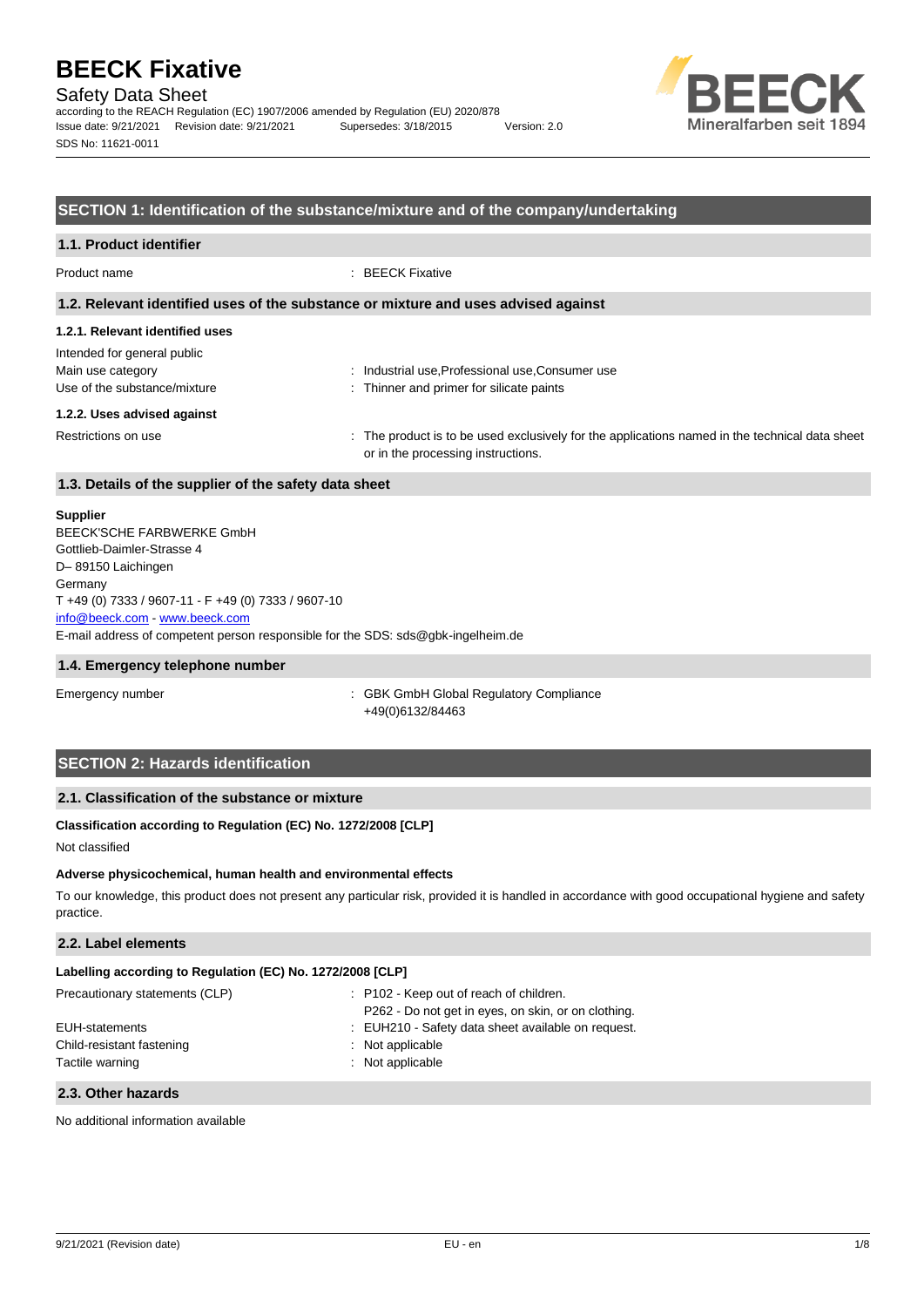### Safety Data Sheet

according to the REACH Regulation (EC) 1907/2006 amended by Regulation (EU) 2020/878 SDS No: 11621-0011



# **SECTION 3: Composition/information on ingredients**

#### **3.1. Substances**

Not applicable

#### **3.2. Mixtures**

This mixture does not contain any substances to be mentioned according to the criteria of section 3.2 of REACH Annex II

# **SECTION 4: First aid measures**

#### **4.1. Description of first aid measures**

| First-aid measures after inhalation   | : Remove person to fresh air and keep comfortable for breathing. |
|---------------------------------------|------------------------------------------------------------------|
| First-aid measures after skin contact | Wash skin with plenty of water.                                  |
| First-aid measures after eye contact  | : Rinse eyes with water as a precaution.                         |
| First-aid measures after ingestion    | : Call a poison center or a doctor if you feel unwell.           |
|                                       |                                                                  |

#### **4.2. Most important symptoms and effects, both acute and delayed**

No additional information available

#### **4.3. Indication of any immediate medical attention and special treatment needed**

Treat symptomatically.

| <b>SECTION 5: Firefighting measures</b>                    |                                                                                                                                             |  |  |
|------------------------------------------------------------|---------------------------------------------------------------------------------------------------------------------------------------------|--|--|
| 5.1. Extinguishing media                                   |                                                                                                                                             |  |  |
| Suitable extinguishing media                               | : Water spray. Dry powder. Foam. Carbon dioxide.                                                                                            |  |  |
| 5.2. Special hazards arising from the substance or mixture |                                                                                                                                             |  |  |
| Hazardous decomposition products in case of fire           | : Toxic fumes may be released.                                                                                                              |  |  |
| 5.3. Advice for firefighters                               |                                                                                                                                             |  |  |
| Protection during firefighting                             | : Do not attempt to take action without suitable protective equipment. Self-contained<br>breathing apparatus. Complete protective clothing. |  |  |

| <b>SECTION 6: Accidental release measures</b>                            |                                                                                                                                                                |  |  |
|--------------------------------------------------------------------------|----------------------------------------------------------------------------------------------------------------------------------------------------------------|--|--|
| 6.1. Personal precautions, protective equipment and emergency procedures |                                                                                                                                                                |  |  |
| 6.1.1. For non-emergency personnel                                       |                                                                                                                                                                |  |  |
| Emergency procedures                                                     | : Ventilate spillage area.                                                                                                                                     |  |  |
| 6.1.2. For emergency responders                                          |                                                                                                                                                                |  |  |
| Protective equipment                                                     | : Do not attempt to take action without suitable protective equipment. For further information<br>refer to section 8: "Exposure controls/personal protection". |  |  |
| 6.2. Environmental precautions                                           |                                                                                                                                                                |  |  |
| Avoid release to the environment.                                        |                                                                                                                                                                |  |  |
| 6.3. Methods and material for containment and cleaning up                |                                                                                                                                                                |  |  |
| Methods for cleaning up<br>Other information                             | : Take up liquid spill into absorbent material.<br>Dispose of materials or solid residues at an authorized site.                                               |  |  |
| 6.4. Reference to other sections                                         |                                                                                                                                                                |  |  |
| For further information refer to section 13.                             |                                                                                                                                                                |  |  |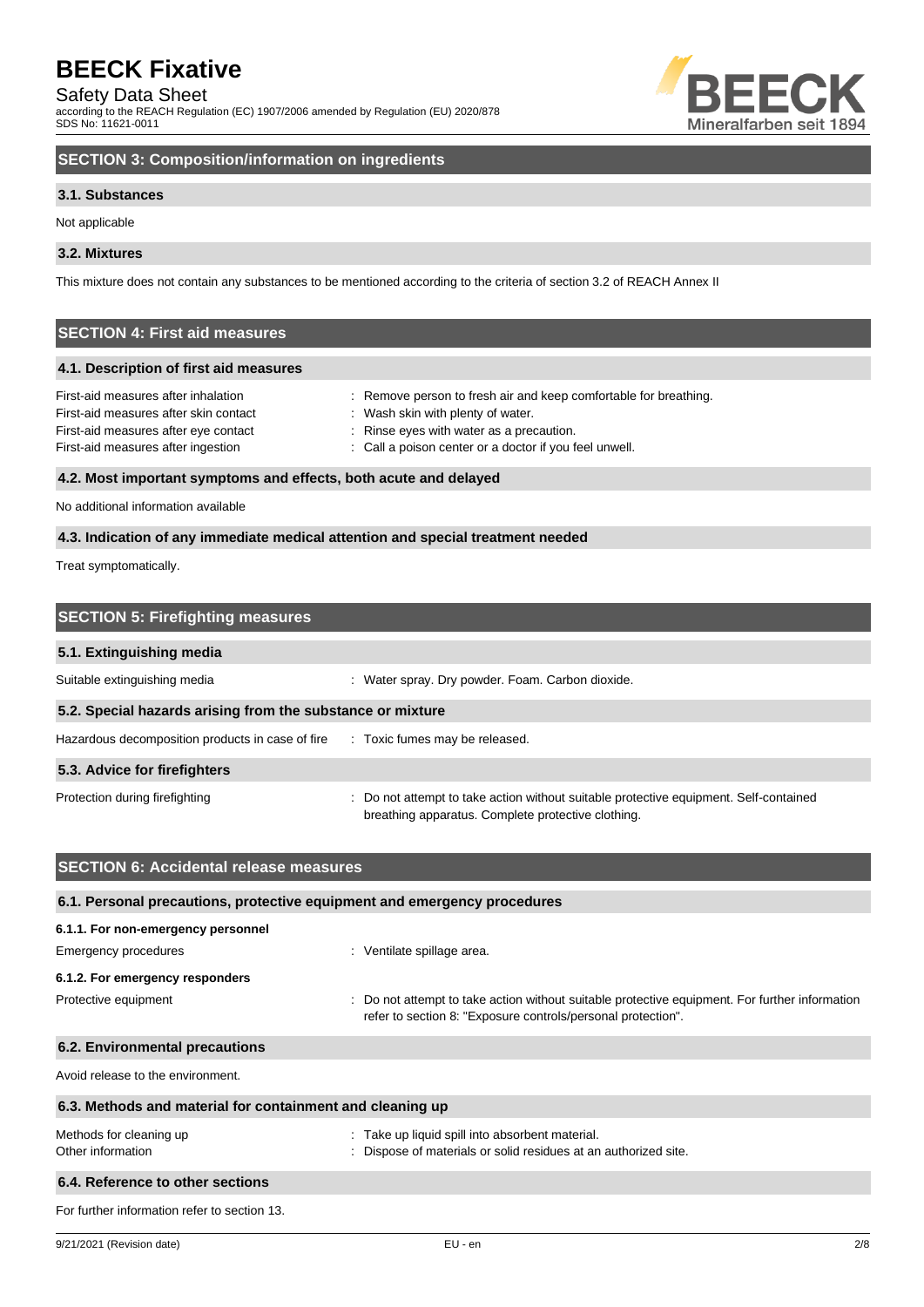### Safety Data Sheet

according to the REACH Regulation (EC) 1907/2006 amended by Regulation (EU) 2020/878 SDS No: 11621-0011



# **SECTION 7: Handling and storage**

#### **7.1. Precautions for safe handling**

Precautions for safe handling state is ensure good ventilation of the work station. Wear personal protective equipment. Hygiene measures states of the state of the control of the cat, drink or smoke when using this product. Always wash hands after handling the product.

#### **7.2. Conditions for safe storage, including any incompatibilities**

| Storage conditions  | : Store in a |
|---------------------|--------------|
| Storage temperature | : $5-25$ °C  |

: Store in a well-ventilated place. Keep cool.

### **7.3. Specific end use(s)**

See Section 1.

### **SECTION 8: Exposure controls/personal protection**

#### **8.1. Control parameters**

#### **8.1.1 National occupational exposure and biological limit values**

No additional information available

#### **8.1.2. Recommended monitoring procedures**

No additional information available

#### **8.1.3. Air contaminants formed**

No additional information available

#### **8.1.4. DNEL and PNEC**

No additional information available

#### **8.1.5. Control banding**

No additional information available

#### **8.2. Exposure controls**

#### **8.2.1. Appropriate engineering controls**

#### **Appropriate engineering controls:**

Ensure good ventilation of the work station.

#### **8.2.2. Personal protection equipment**

**Personal protective equipment symbol(s):**



#### **8.2.2.1. Eye and face protection**

**Eye protection:** Safety glasses

**8.2.2.2. Skin protection**

**Skin and body protection:** Wear suitable protective clothing

**Hand protection:** Protective gloves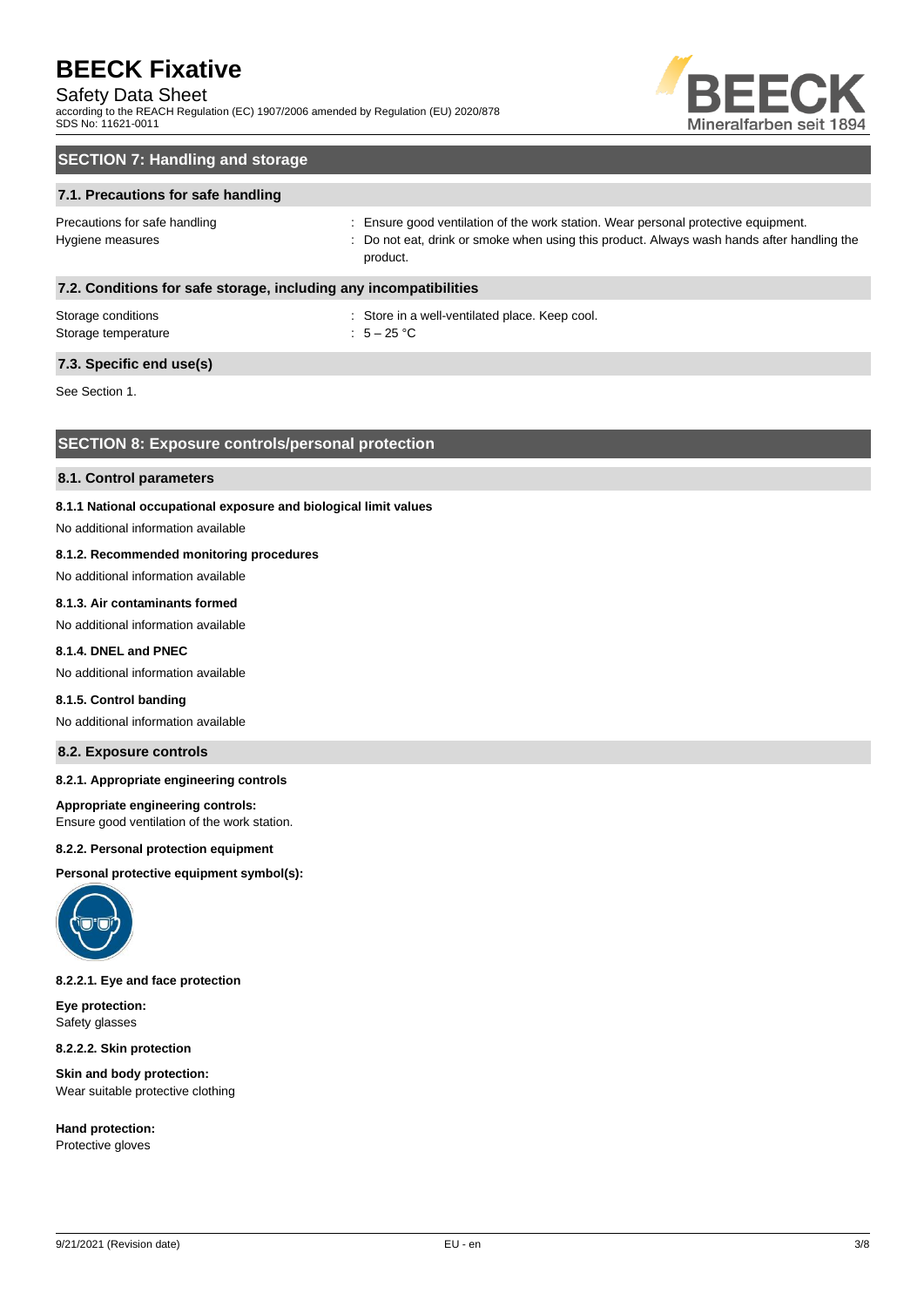# Safety Data Sheet

according to the REACH Regulation (EC) 1907/2006 amended by Regulation (EU) 2020/878 SDS No: 11621-0011

#### **8.2.2.3. Respiratory protection**

#### **Respiratory protection:**

In case of insufficient ventilation, wear suitable respiratory equipment

#### **8.2.2.4. Thermal hazards**

No additional information available

#### **8.2.3. Environmental exposure controls**

#### **Environmental exposure controls:**

Avoid release to the environment.

# **SECTION 9: Physical and chemical properties**

#### **9.1. Information on basic physical and chemical properties**

| Physical state                                  | Liquid                   |
|-------------------------------------------------|--------------------------|
| Colour                                          | Colourless.              |
| Odour                                           | odourless.               |
| Odour threshold                                 | Not available            |
| Melting point                                   | Not available            |
| Freezing point                                  | Not available            |
| Boiling point                                   | Not available            |
| Flammability                                    | Not applicable           |
| <b>Explosive limits</b>                         | Not available            |
| Lower explosive limit (LEL)                     | Not available            |
| Upper explosive limit (UEL)                     | Not available            |
| Flash point                                     | Not available            |
| Auto-ignition temperature                       | Not available            |
| Decomposition temperature                       | Not available            |
| рH                                              | 11                       |
| Viscosity, kinematic                            | Not available            |
| Viscosity, dynamic                              | $< 500$ mPa $\cdot$ s    |
| Solubility                                      | Not available            |
| Partition coefficient n-octanol/water (Log Kow) | Not available            |
| Vapour pressure                                 | Not available            |
| Vapour pressure at 50 °C                        | Not available            |
| Density                                         | $1.16$ g/cm <sup>3</sup> |
| Relative density                                | Not available            |
| Relative vapour density at 20 °C                | Not available            |
| Particle size                                   | Not applicable           |
| Particle size distribution                      | Not applicable           |
| Particle shape                                  | Not applicable           |
| Particle aspect ratio                           | Not applicable           |
| Particle aggregation state                      | Not applicable           |
| Particle agglomeration state                    | Not applicable           |
| Particle specific surface area                  | Not applicable           |
| Particle dustiness                              | Not applicable           |

#### **9.2. Other information**

#### **9.2.1. Information with regard to physical hazard classes**

No additional information available

#### **9.2.2. Other safety characteristics**

VOC content : 0 g/l

# **SECTION 10: Stability and reactivity**

#### **10.1. Reactivity**

The product is non-reactive under normal conditions of use, storage and transport.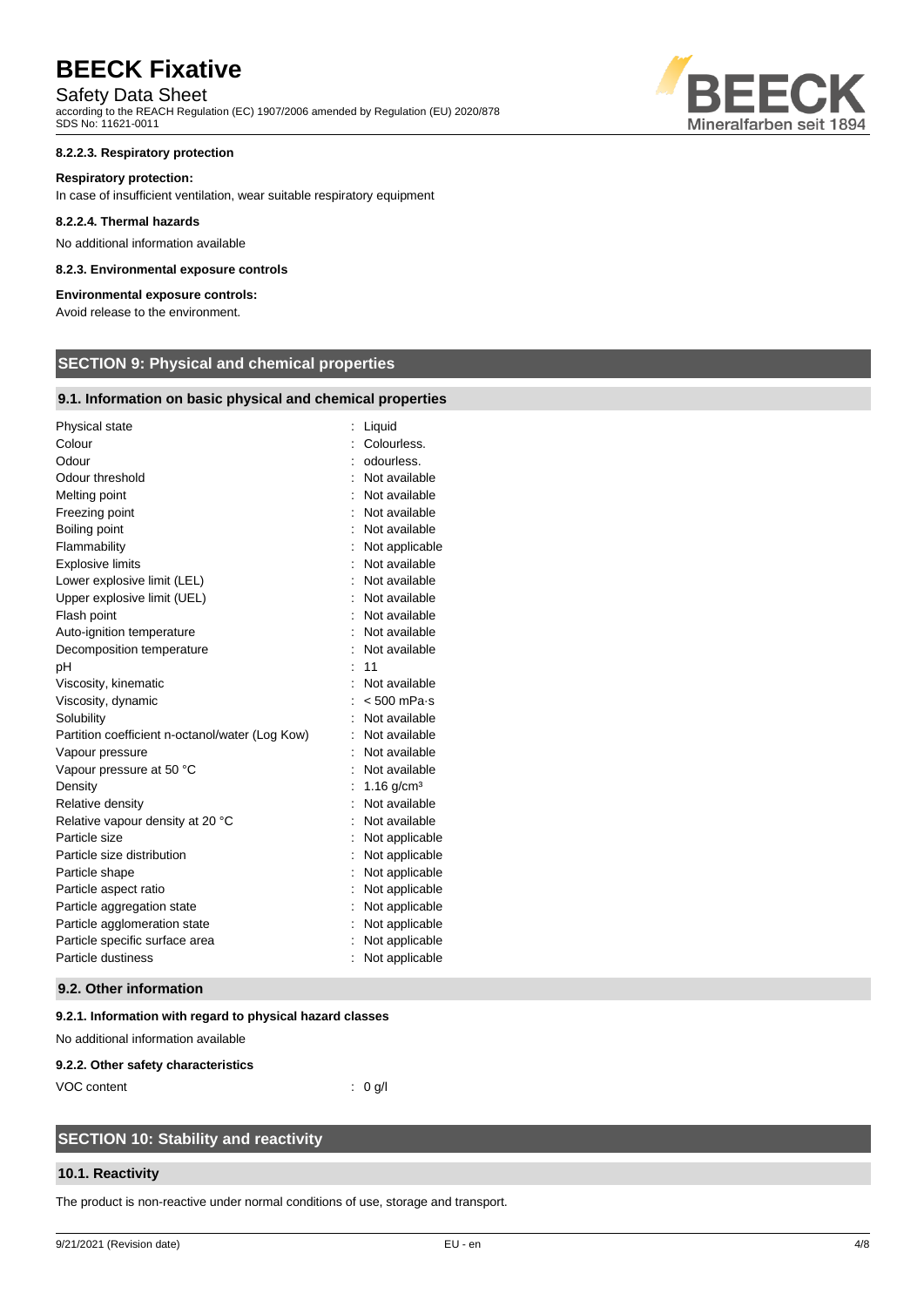### Safety Data Sheet

according to the REACH Regulation (EC) 1907/2006 amended by Regulation (EU) 2020/878 SDS No: 11621-0011



### **10.2. Chemical stability**

Stable under normal conditions.

#### **10.3. Possibility of hazardous reactions**

No dangerous reactions known under normal conditions of use.

#### **10.4. Conditions to avoid**

None under recommended storage and handling conditions (see section 7).

#### **10.5. Incompatible materials**

No additional information available

#### **10.6. Hazardous decomposition products**

Under normal conditions of storage and use, hazardous decomposition products should not be produced.

## **SECTION 11: Toxicological information**

#### **11.1. Information on hazard classes as defined in Regulation (EC) No 1272/2008**

| Acute toxicity (oral)             | : Not classified           |
|-----------------------------------|----------------------------|
| Acute toxicity (dermal)           | : Not classified           |
| Acute toxicity (inhalation)       | : Not classified           |
| Skin corrosion/irritation         | : Not classified<br>pH: 11 |
| Serious eye damage/irritation     | : Not classified<br>pH: 11 |
| Respiratory or skin sensitisation | : Not classified           |
| Germ cell mutagenicity            | : Not classified           |
| Carcinogenicity                   | : Not classified           |
| Reproductive toxicity             | : Not classified           |
| STOT-single exposure              | Not classified             |
| STOT-repeated exposure            | : Not classified           |
| Aspiration hazard                 | : Not classified           |
|                                   |                            |

#### **11.2. Information on other hazards**

No additional information available

| <b>SECTION 12: Ecological information</b>                    |                                                                                                                            |
|--------------------------------------------------------------|----------------------------------------------------------------------------------------------------------------------------|
| 12.1. Toxicity                                               |                                                                                                                            |
| Ecology - general                                            | : The product is not considered harmful to aquatic organisms nor to cause long-term adverse<br>effects in the environment. |
| Hazardous to the aquatic environment, short-term<br>(acute)  | : Not classified                                                                                                           |
| Hazardous to the aquatic environment, long-term<br>(chronic) | : Not classified                                                                                                           |
| 12.2. Persistence and degradability                          |                                                                                                                            |
| No additional information available                          |                                                                                                                            |
| 12.3. Bioaccumulative potential                              |                                                                                                                            |
| No additional information available                          |                                                                                                                            |
| 12.4. Mobility in soil                                       |                                                                                                                            |
| No additional information available                          |                                                                                                                            |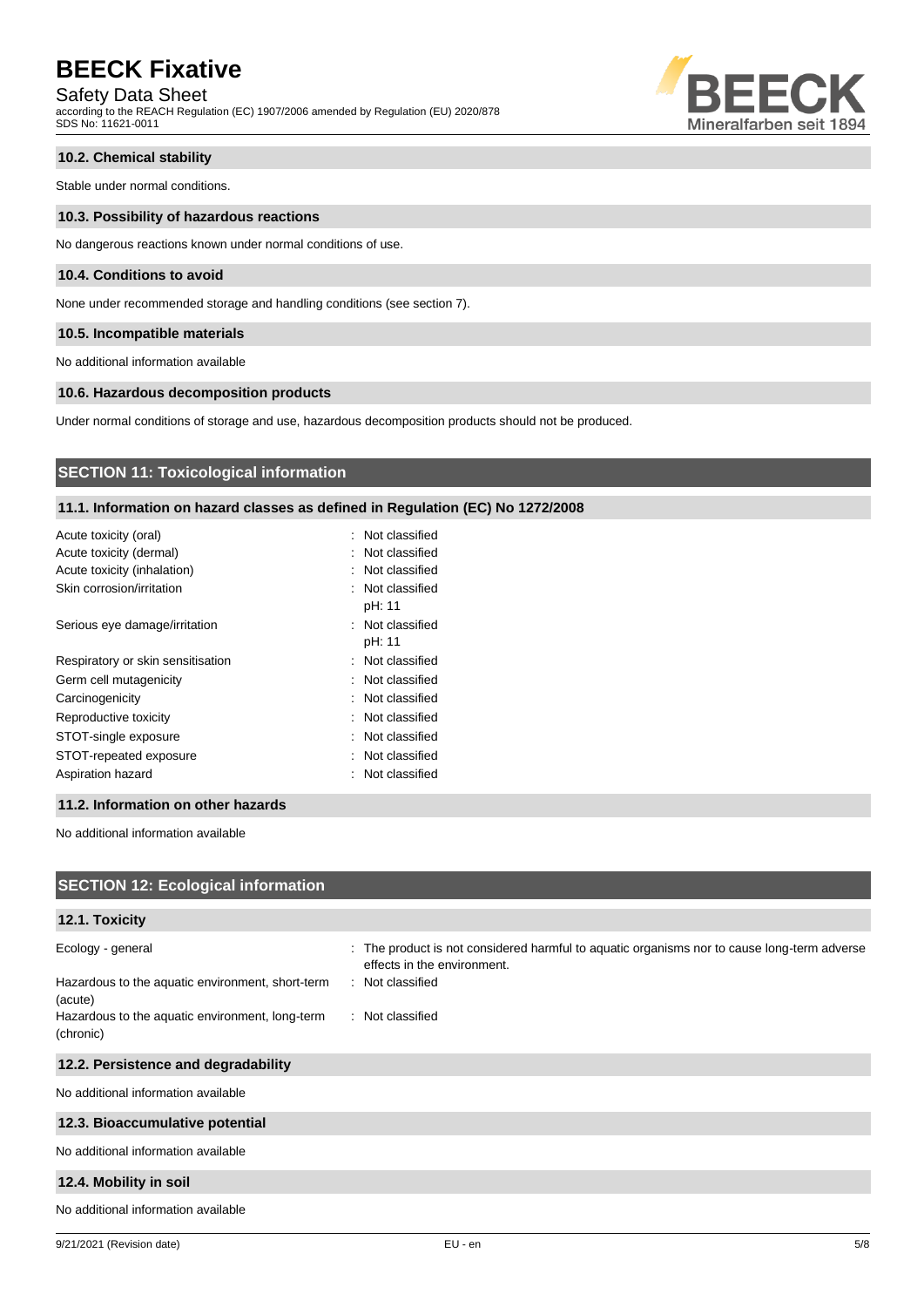### Safety Data Sheet

according to the REACH Regulation (EC) 1907/2006 amended by Regulation (EU) 2020/878 SDS No: 11621-0011



#### **12.5. Results of PBT and vPvB assessment**

No additional information available

#### **12.6. Endocrine disrupting properties**

No additional information available

#### **12.7. Other adverse effects**

No additional information available

### **SECTION 13: Disposal considerations**

#### **13.1. Waste treatment methods**

European List of Waste (LoW) code : 08 01 12 - waste paint and varnish other than those mentioned in 08 01 11

Waste treatment methods : Dispose of contents/container in accordance with licensed collector's sorting instructions.

# **SECTION 14: Transport information**

#### In accordance with ADR / IMDG / IATA / ADN / RID

| <b>ADR</b>                             | <b>IMDG</b>   | <b>IATA</b>   | <b>ADN</b>    | <b>RID</b>    |
|----------------------------------------|---------------|---------------|---------------|---------------|
| 14.1. UN number or ID number           |               |               |               |               |
| Not regulated                          | Not regulated | Not regulated | Not regulated | Not regulated |
| 14.2. UN proper shipping name          |               |               |               |               |
| Not regulated                          | Not regulated | Not regulated | Not regulated | Not regulated |
| 14.3. Transport hazard class(es)       |               |               |               |               |
| Not regulated                          | Not regulated | Not regulated | Not regulated | Not regulated |
| 14.4. Packing group                    |               |               |               |               |
| Not regulated                          | Not regulated | Not regulated | Not regulated | Not regulated |
| 14.5. Environmental hazards            |               |               |               |               |
| Not regulated                          | Not regulated | Not regulated | Not regulated | Not regulated |
| No supplementary information available |               |               |               |               |

#### **14.6. Special precautions for user**

**Overland transport**

Not regulated

# **Transport by sea**

Not regulated

# **Air transport**

Not regulated

# **Inland waterway transport**

Not regulated

# **Rail transport**

Not regulated

### **14.7. Maritime transport in bulk according to IMO instruments**

Not applicable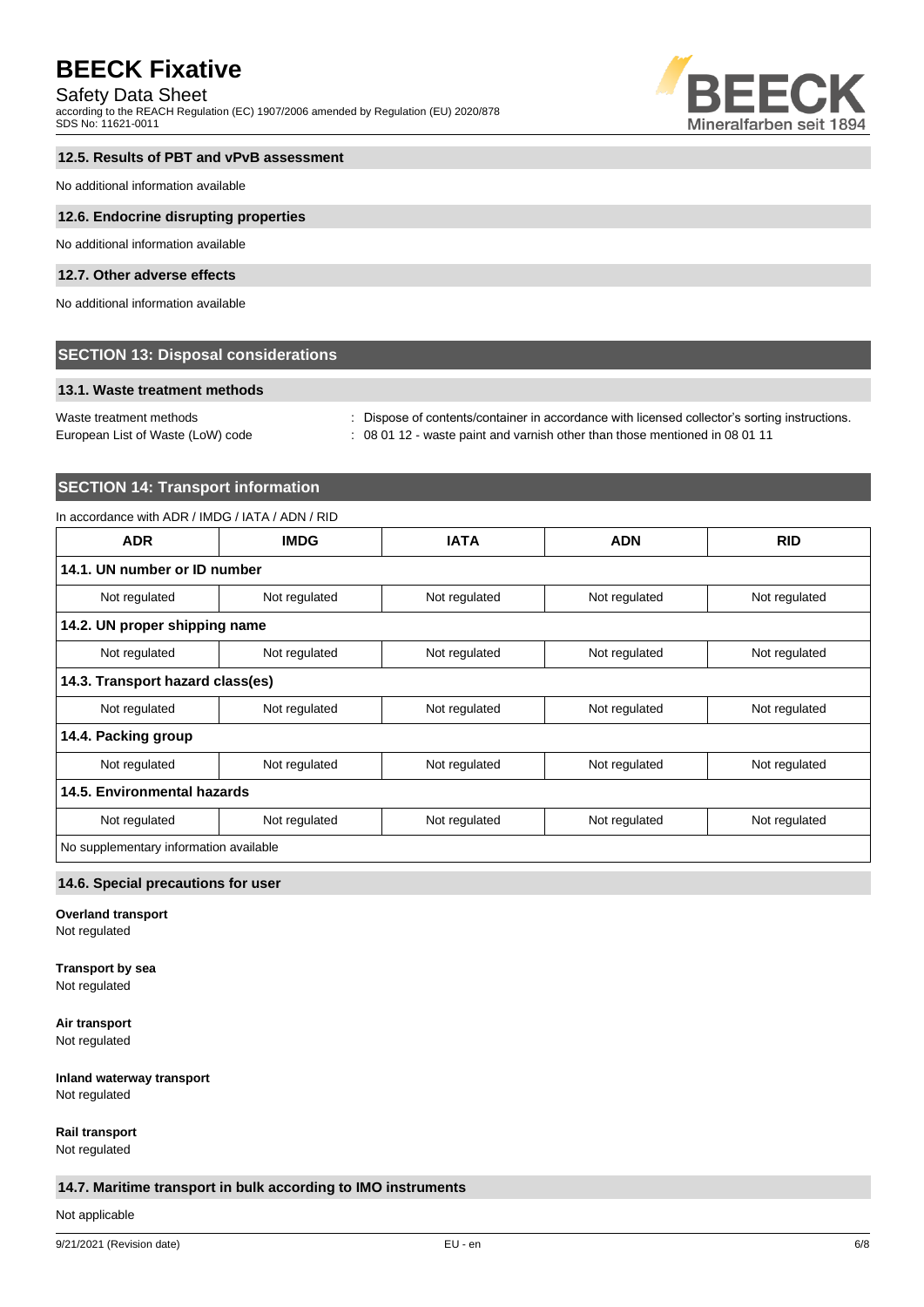### Safety Data Sheet

according to the REACH Regulation (EC) 1907/2006 amended by Regulation (EU) 2020/878 SDS No: 11621-0011



# **SECTION 15: Regulatory information**

**15.1. Safety, health and environmental regulations/legislation specific for the substance or mixture**

#### **15.1.1. EU-Regulations**

Contains no REACH substances with Annex XVII restrictions

Contains no substance on the REACH candidate list

Contains no REACH Annex XIV substances

Contains no substance subject to Regulation (EU) No 649/2012 of the European Parliament and of the Council of 4 July 2012 concerning the export and import of hazardous chemicals.

Contains no substance subject to Regulation (EU) No 2019/1021 of the European Parliament and of the Council of 20 June 2019 on persistent organic pollutants

Contains no substance subject to Regulation (EU) 2019/1148 of the European Parliament and of the Council of 20 June 2019 on the marketing and use of explosives precursors.

VOC content : 0 g/l

#### **15.1.2. National regulations**

No additional information available

#### **15.2. Chemical safety assessment**

No chemical safety assessment has been carried out

### **SECTION 16: Other information**

| Abbreviations and acronyms: |                                                                                                 |  |
|-----------------------------|-------------------------------------------------------------------------------------------------|--|
| <b>ADN</b>                  | European Agreement concerning the International Carriage of Dangerous Goods by Inland Waterways |  |
| <b>ADR</b>                  | European Agreement concerning the International Carriage of Dangerous Goods by Road             |  |
| <b>ATE</b>                  | <b>Acute Toxicity Estimate</b>                                                                  |  |
| <b>BCF</b>                  | <b>Bioconcentration factor</b>                                                                  |  |
| <b>BLV</b>                  | <b>Biological limit value</b>                                                                   |  |
| <b>BOD</b>                  | Biochemical oxygen demand (BOD)                                                                 |  |
| COD                         | Chemical oxygen demand (COD)                                                                    |  |
| <b>DMEL</b>                 | <b>Derived Minimal Effect level</b>                                                             |  |
| <b>DNEL</b>                 | Derived-No Effect Level                                                                         |  |
| EC-No.                      | European Community number                                                                       |  |
| <b>EC50</b>                 | Median effective concentration                                                                  |  |
| EN                          | European Standard                                                                               |  |
| <b>IARC</b>                 | International Agency for Research on Cancer                                                     |  |
| <b>IATA</b>                 | International Air Transport Association                                                         |  |
| <b>IMDG</b>                 | International Maritime Dangerous Goods                                                          |  |
| <b>LC50</b>                 | Median lethal concentration                                                                     |  |
| LD50                        | Median lethal dose                                                                              |  |
| LOAEL                       | Lowest Observed Adverse Effect Level                                                            |  |
| <b>NOAEC</b>                | No-Observed Adverse Effect Concentration                                                        |  |
| <b>NOAEL</b>                | No-Observed Adverse Effect Level                                                                |  |
| <b>NOEC</b>                 | No-Observed Effect Concentration                                                                |  |
| <b>OECD</b>                 | Organisation for Economic Co-operation and Development                                          |  |